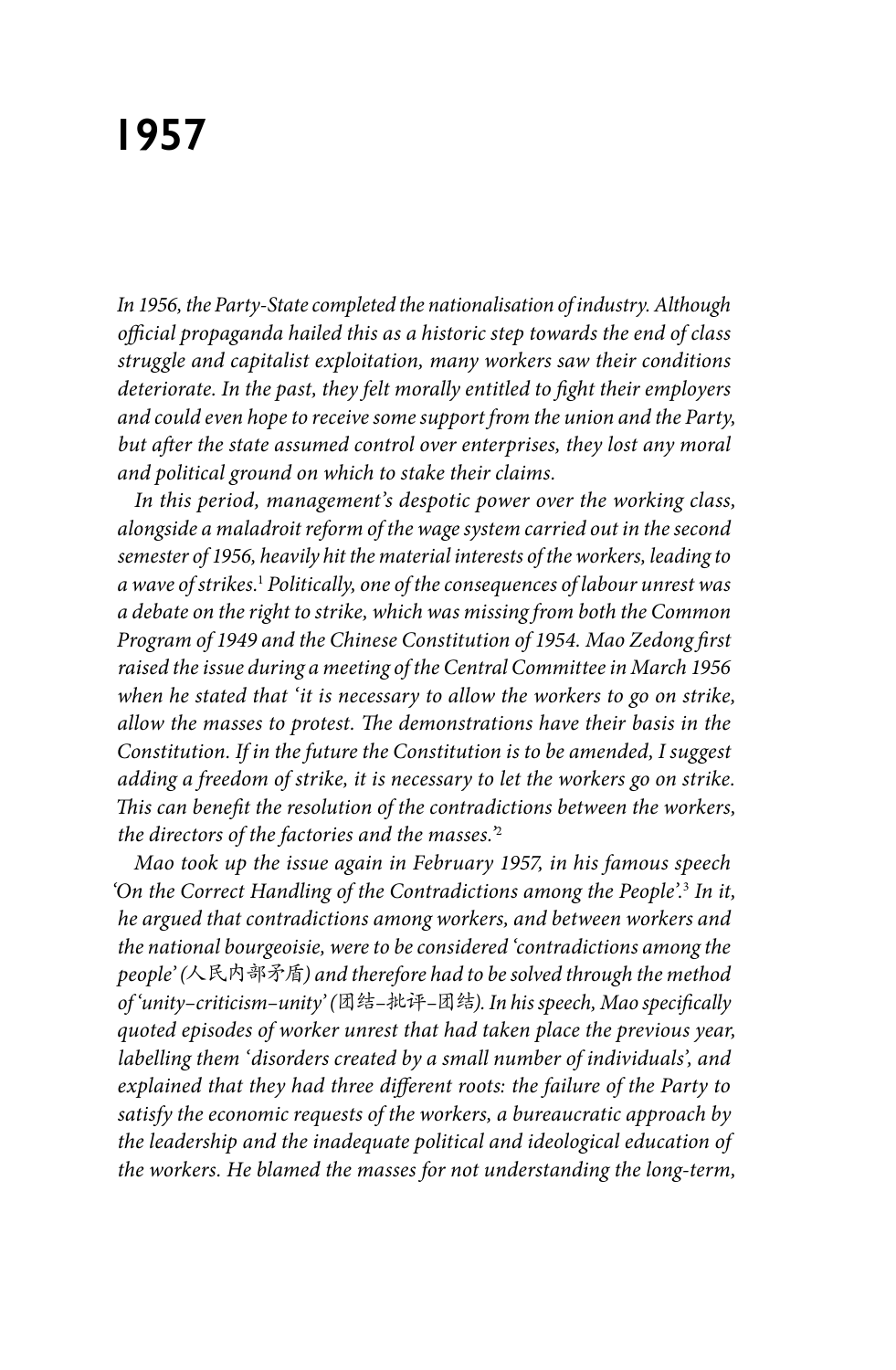*national and collective interests, but at the same time recognised that such events could occur again in the future and suggested using them as examples to improve the work of the Party.*

*After less than a month, the Central Committee of the Chinese Communist Party (CCP) formally adopted Mao's ideas in an official document titled 'Directive of the Central Committee of the CCP on the Handling of Strikes by Workers and Students'.*<sup>4</sup>  *This document—which to this day remains the only official public statement by the Communist leadership on how to deal with strikes—espoused Mao's point of view on the reasons for labour unrest in China. It claimed that, in the event the masses were deprived of their democratic rights and had no choice other than adopting extreme measures such as strikes or protests, these actions 'were not only unavoidable, but also necessary', and therefore had to be allowed. The directive stated that these actions absolutely did not go against the Constitution—and therefore there was no reason to forbid them—but at the same time suggested the Party committees penetrate the lines of the people on strike, to take the lead and prevent the masses from being 'stranded on the wrong way by some bad elements'. In the whole directive, the union was mentioned only three times—twice in passing and once just to emphasise that the Party committees had to 'lead the union and the youth league to actively reflect the opinions and the requests of the masses'.*

*Mao's February speech marked the launch of the Hundred Flowers Campaign. Under the slogan 'Let one hundred flowers bloom and one hundred schools of thought contend' (*百花齐放*,* 百家争鸣*), the Party leadership invited the people to freely voice their opinions and criticisms. It took a while for the campaign to gain momentum, but eventually more and more citizens, especially intellectuals and members of the democratic parties, started voicing their criticisms. In early May, the national leadership of the All-China Federation of Trade Unions (ACFTU) weighed in on the debate through the pages of the union mouthpiece, the* Workers' Daily *(*工人日报*). On 8 May 1957, Chen Yongwen, then chief editor of the newspaper, ran a long interview with Lai Ruoyu, the union official who had replaced Li Lisan as chairman of the ACFTU after his downfall in 1951.*<sup>5</sup>  *In this exchange, republished the following day in the* People's Daily *(*人民日报*), Lai tackled the fundamental issue of the position of the union in relation to the Party—dangerous territory, the misnavigation of which had led to the political disgrace of his predecessor.*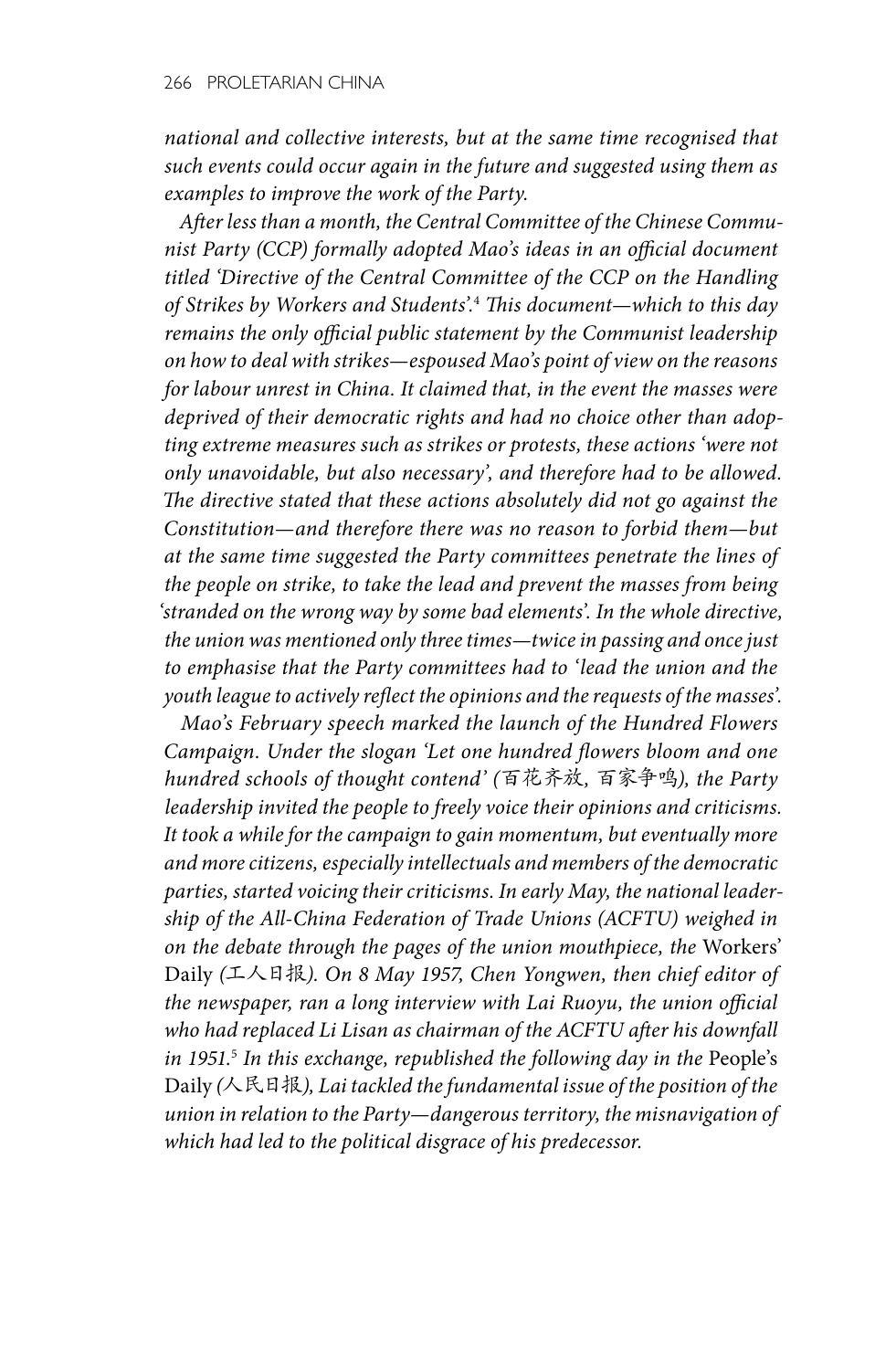*The following day, the* Workers' Daily *published another critical piece—a report on a long investigative journey undertaken in the previous months by Li Xiuren, Deputy Director of the ACFTU General Office.*<sup>6</sup>  *This '8,000 li' trip had taken Li and an unnamed member of the CCP Central Committee through a dozen cities along the Beijing–Hankou and Hankou–Guangzhou railway lines. In every city in which they stopped, Li and his companion found clear hints of the 'crisis of the union', with frustrated workers blaming the ACFTU for being nothing more than the 'tail of the administration' (*行政的尾巴*), a 'department for the management of the workers' (*工人管 理科*) and a 'tongue of bureaucratism' (*官僚主义的舌头*). They found that workers were striving to establish their own autonomous organisations. Many union cadres complained about the difficulty of their position: even if they wanted to support the rightful requests of the masses, they could not, because they were pressed between their obligation to represent the masses and the imperative of respecting Party discipline. They were particularly concerned with being accused of 'syndicalism' (*工团主义*), 'tailism' (*尾巴主义*), 'independence from the Party' (*对党闹独立*) and even losing their Party membership. Some union cadres in Guangdong complained of being ' fourth-level cadres' (*四等干部*), subordinated to Party cadres, management and even technicians.*

*The publication of these two articles opened a heated debate about the role and functions of the union in socialist China. In May and June 1957, the Chinese press published a great number of articles that dealt with the issue of the perceived impotence of the union in representing workers' rights.*<sup>7</sup>  *Some of these essays even put forward radical proposals, as in the case of Gao Yuan, then Director of the Archival Department of the ACFTU Central Office, who argued that, if necessary, the union should take up arms against the Party.*<sup>8</sup>  *Unsurprisingly, on the receiving end of such criticisms, the Party once again stepped in. On 19 June 1957, the*  People's Daily *published Mao's February speech, but the printed version was slightly different from the original one, for it emphasised ex post the boundaries that should not have been crossed in the debate—namely, the political legitimacy of the Party.* 

*The national leadership of the ACFTU was caught in the ensuing wave of repression. Exactly as had happened in 1951 with the fall of Li Lisan, in September 1957, an enlarged meeting of the ACFTU Party Group was called to deliberate on two fundamental issues: the validity of the resolu-*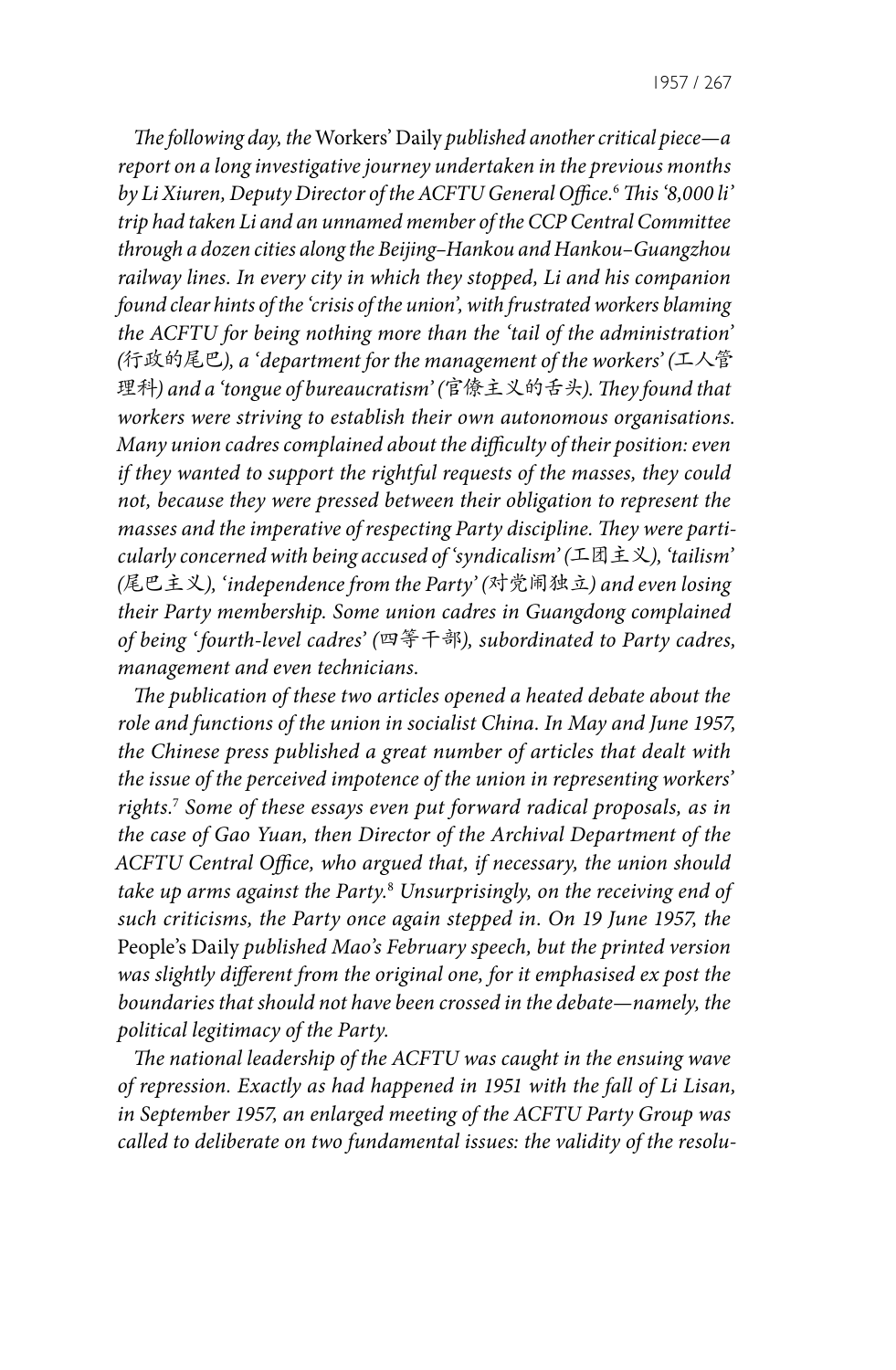*tion adopted in November 1951 on the struggle against economism and syndicalism and the functions and role of the union under the dictatorship of the proletariat.*<sup>9</sup>  *On 5 September, Lai Ruoyu gave a long speech in which he substantially confirmed the validity of the 1951 report, attacking the line of Li Lisan and giving up any vestige of independence for the union.*<sup>10</sup> *Then, at the end of 1957, the Eighth Congress of the ACFTU laid the basis for the decentralisation of the union in anticipation of the Great Leap Forward. In the following months, at least twenty-two high-level cadres of the ACFTU were purged, among them the chief editor of the* Workers' Daily*, Chen Yongwen. In May 1958, Lai Ruoyu died of illness. This second crisis left the union weaker than ever, depriving it of its most outspoken personalities.*<sup>11</sup> *From that moment, the ACFTU stopped playing any meaningful role in the Chinese workplace, until its eventual dissolution during the Cultural Revolution (see Thornton's essay in the present volume).*

*In the following two chapters, we offer a translation of Lai Ruoyu's 1957 interview and an analysis of worker unrest in that momentous year.*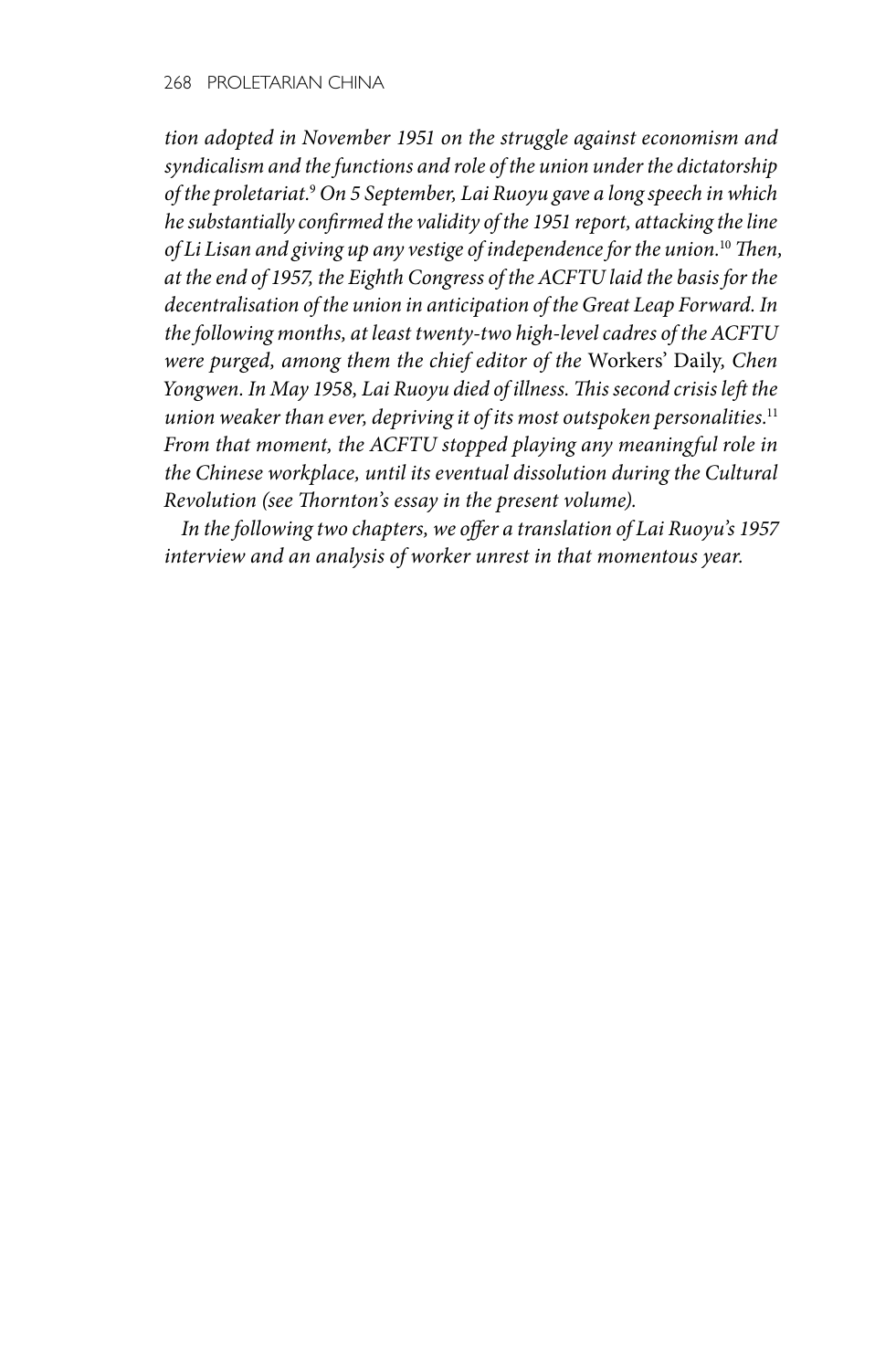## **How Do Unions Handle Contradictions among the People?**

LAI Ruoyu (Translated by Malcolm THOMPSON)<sup>12</sup>

*When union organisations at all levels recently discussed the problem of how to handle contradictions among the people correctly, they raised some questions about how to understand them. On 7 May of this year, a reporter from* Workers' Daily *interviewed Lai Ruoyu, Chairman of the All-China Federation of Trade Unions, and he provided his views on the reporter's question as follows.*

Do Contradictions Exist between Unions and the Working Masses?

Reporter: In discussing the correct handling of contradictions among the people, there are people who think that because the principal contradictions among the people are contradictions between the masses and the leadership, and unions are mass organisations, as a result, contradictions exist between the workers and enterprise management, but contradictions between union organisations and the working masses do not. Do you think this view is correct?

Lai Ruoyu: It is true that a union is an organisation of the masses themselves. But a union is in such a position that, on one side, it is a mass organisation and should represent the views of the masses and, on another side, it is not a single individual. It has a national unified organisation, and as a part of this kind of organisation it should understand the overall situation and the present state of the country. It should also represent the long-term interests of the masses and persuade the masses in a patient manner of the incorrectness of some of their views.

Being in this position results in a certain number of disadvantages for the union. Being in this position, the union should understand the situation of both the [enterprise] leadership and the masses, and bring the union organisation into play to perform a regulatory role in the correct handling of contradictions among the people. But this position that the union organisation occupies can give rise to contradictions with respect to both the leadership and the masses. When the union, reflecting the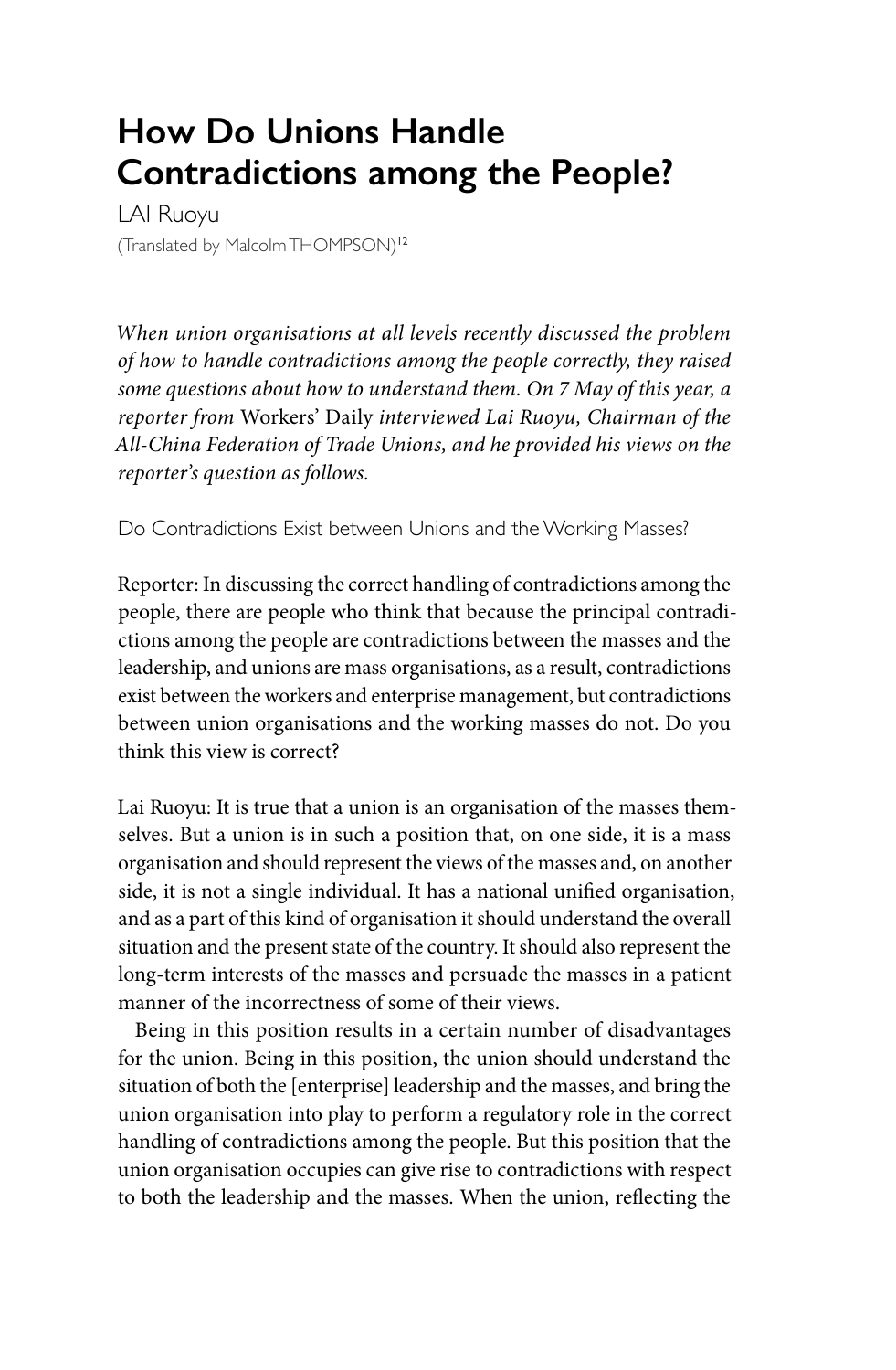views of the masses, encounters bureaucratism among the enterprise leadership, this can give rise to contradictions. When it encounters certain incorrect ideas among the masses, the union engages in work to explain things, and here, too, contradictions may arise.

The question certainly is not whether contradictions will arise between the union organisation and the working masses. More importantly, it is how to handle the contradictions that may emerge. The union should, in the first place, stand on the side of the masses and back their correct views. And when the masses have incorrect views, they should likewise stand among them and persuade them. Only in this way will the masses be willing to listen to the union's views.

How Do Unions Handle Mass Disturbances?

Reporter: In industrial and mining enterprises, contradictions between the masses and the leadership sometimes develop into mass disturbances, and in some cases even strikes. When it encounters this situation, how should the union handle it? Some people think that because the union represents the masses, it should speak on their behalf; even if the views of the masses are incorrect, the union should represent their interests. Others hold the opposite opinion: they feel that the union should not participate in mass disturbances, and that it should only undertake to persuade the masses out of their incorrect opinions. Which of these views is correct?

Lai Ruoyu: Obviously the ideas of the masses are not always correct, or not entirely correct. With regard to the incorrect ideas of the masses, the union should persuade them of their errors. But the essence of the question is that the union cannot be separated from the masses. If the union loses contact with the masses, when it encounters the masses' incorrect ideas and needs to persuade them of their errors, the masses won't listen. Only if the union remains close to the masses will they be willing to listen to it and will its persuasive work be effective. We can see in this kind of situation that if the union is separated from the masses when there is a mass disturbance, the masses will abandon the union and establish their own autonomous organisations, with the result that the union cannot function. Thus, the principal task of the union lies in supporting the reasonable ideas of the masses; only after this aspect of the union's responsibilities has been fulfilled will it be possible to persuade the masses out of their incorrect ideas.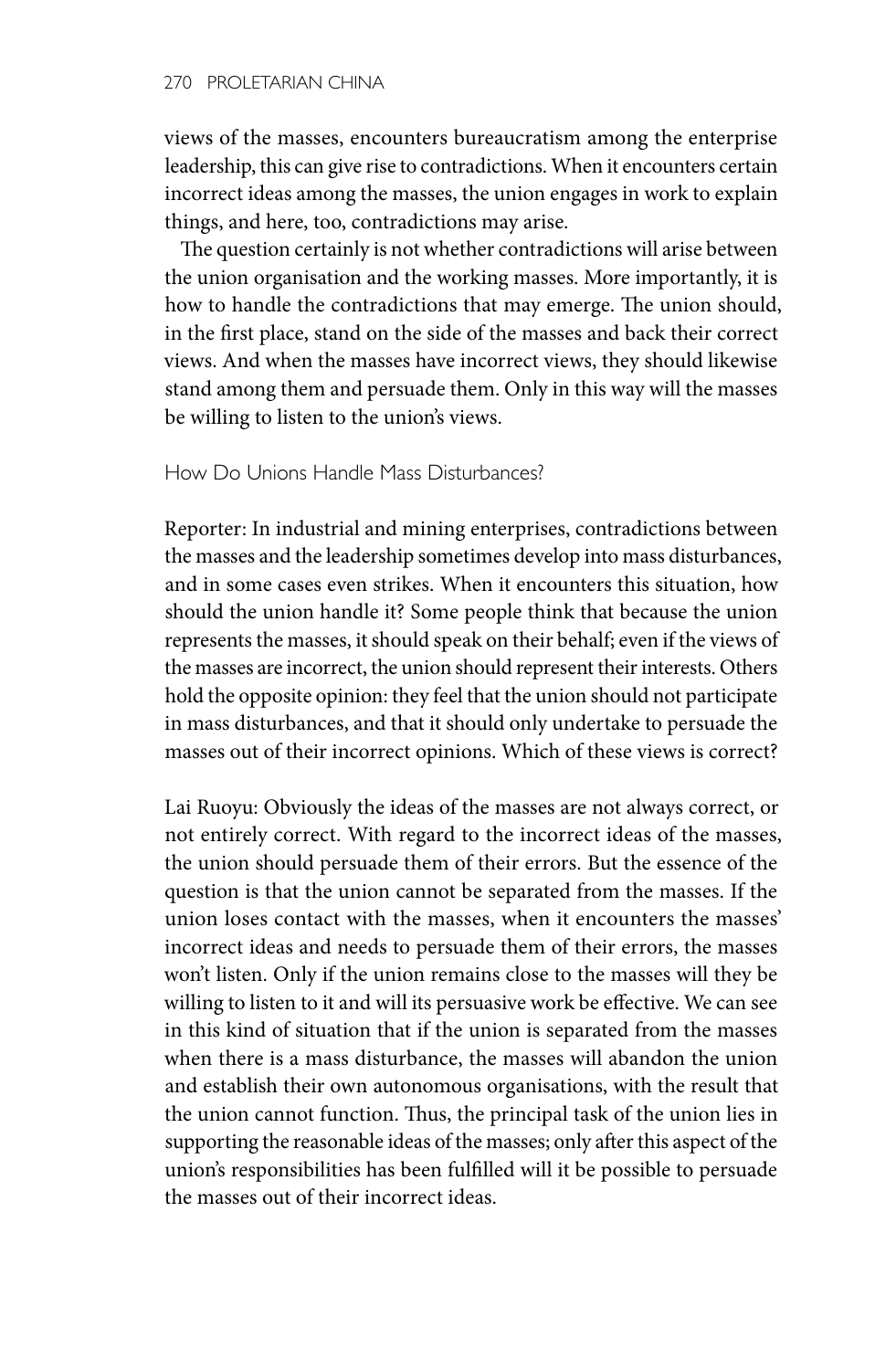When we say that there may be incorrect ideas among the masses, we certainly cannot assume that all of the masses' opinions are incorrect, or that they are often incorrect. On the contrary, we must recognise that many of the masses' ideas are correct and reasonable. According to past statistics from many factories and mines, frequently over 60 percent of the ideas of the masses were related to various aspects of work, such as ideas about the organisation of labour, the use of raw materials, supply, production equipment, as well as systems of organisation and other matters. These views should be received with respect and supported. In political matters, the masses also usually have ideas and demands. These ideas and demands often involve the masses' democratic rights. If mass criticism of bureaucratism is met with retaliation, for instance, this is a violation of the masses' democratic rights, and the union should support the masses' demand that retaliation not occur. In matters of wages, benefits, recreation, and sports, the demands of the masses are often not excessive, and many of their ideas in these matters do not even involve the question of increases in wages and benefits, like their ideas about unhygienic canteens, poorly run nurseries and medical clinics, unreasonable wages, and so on. This also requires the support of the union. Demands concerning culture and technical training are the same. Most of these ideas are reasonable and correct, and the union should support them. This is the main point. Only by supporting the correct ideas of the masses will the union be considered to represent their interests. And it is only if you have the trust of the working masses that they will listen to you when situations develop.

As for the incorrect ideas of the masses, should the union also speak for the masses unconditionally? Obviously not. In a situation like this, the union should persuade. The question is not to persuade or not; the important question is how to persuade. The union should stand among the masses in order to persuade them. It should be recognised that even if there are incorrect opinions and excessive demands, there are reasons for this. That is, there is a reasonable aspect to them. Even if this reasonable aspect only comprises a small part, the union should in the first place recognise it, and moreover express sympathy. In that case, the union's persuasive efforts regarding the incorrect part can be accepted by the masses.

How should people be persuaded of the incorrectness of their ideas? It requires patient persuasion, not compulsion, and the method should be to stimulate the masses' own discussions and their own solutions. But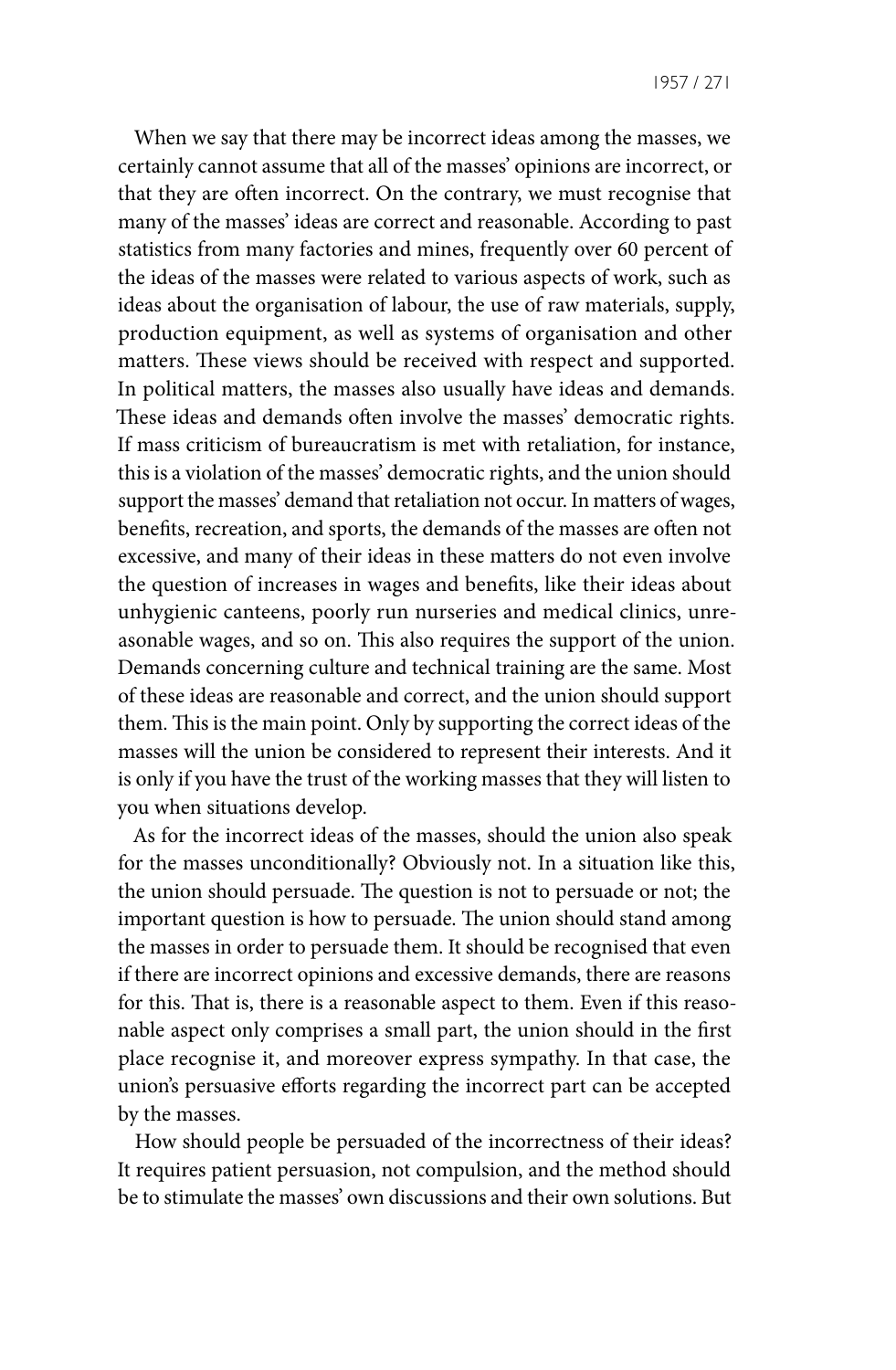what should be done if there is still no solution even after these discussions and the masses still persist in their original ideas? In a situation like this, the union must not be separated from the masses. The union has a responsibility, on one hand, to put the masses' ideas forward to the relevant parties and, on the other hand, if the union still considers the masses' ideas to be incorrect, to continue to make its own attitude clear, to continue to attempt to persuade the masses. From the perspective of the union organisation, certainly the ideas of the majority of the masses may not always be correct, but democracy is one of the principles of the union, and the minority should submit to the majority. Here, union cadres can only continue to have their ideas and engage in the gradual work of persuasion. Only in this way can the union adhere to correct ideas while remaining close to the masses. Clearly, getting this point right is not easy, but it is also not impossible. We don't have a great deal of experience in this, but we do have some.

Can Union Work Be a Form of 'Contending'?

Reporter: Can 'letting a hundred schools of thought contend' be a part of union work?

Lai Ruoyu: Regardless of the organisation, there are two types of work that are different in nature. One is work of an executive nature, and the other is work of an investigative nature. With executive work, once the way of doing something is decided, then that is how it is done. Work of an investigative nature promotes free thought and free discussion. In this sense it, too, can also be called a form of 'contending'. But this is not the same as 'letting a hundred schools of thought contend' in the academic sphere, because it cannot form itself into a tendency of thought.

Contradictions Also Exist within Union Organisations

Reporter: Are there contradictions within union organisations? How should these contradictions be understood?

Lai Ruoyu: At present, the main question of union organisation is to clarify the position of the union in the correct handling of contradictions among the people. As for the internal organisation of the union, clearly there are contradictions, like there are in any other organisation. Within the union